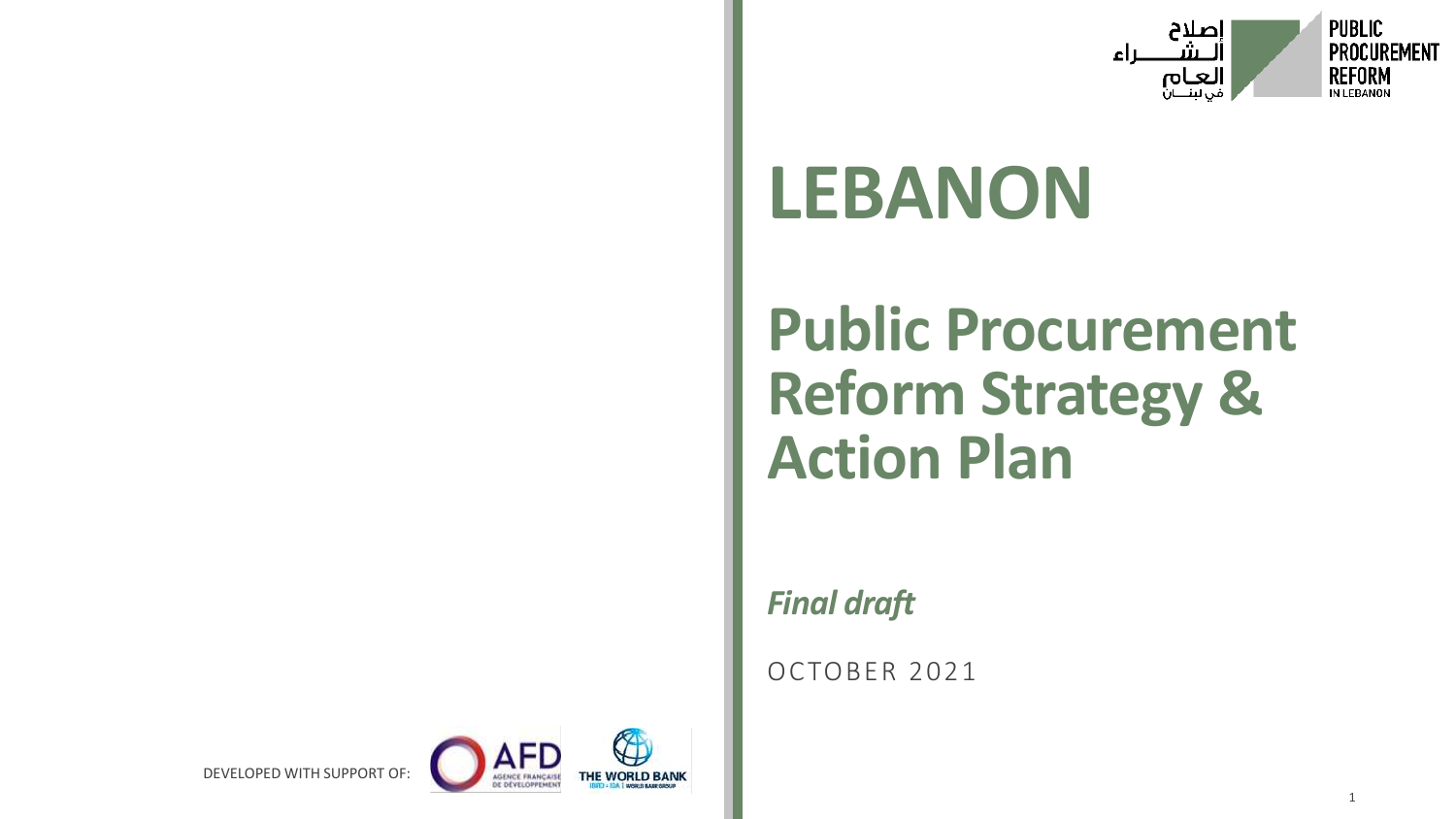#### **OUTLINE** 1 02

#### ■ 01 **Context and Challenges**

- **Objectives, Priorities and Main measures**
- $\blacksquare$  03 **Reform action plan 2021-2023**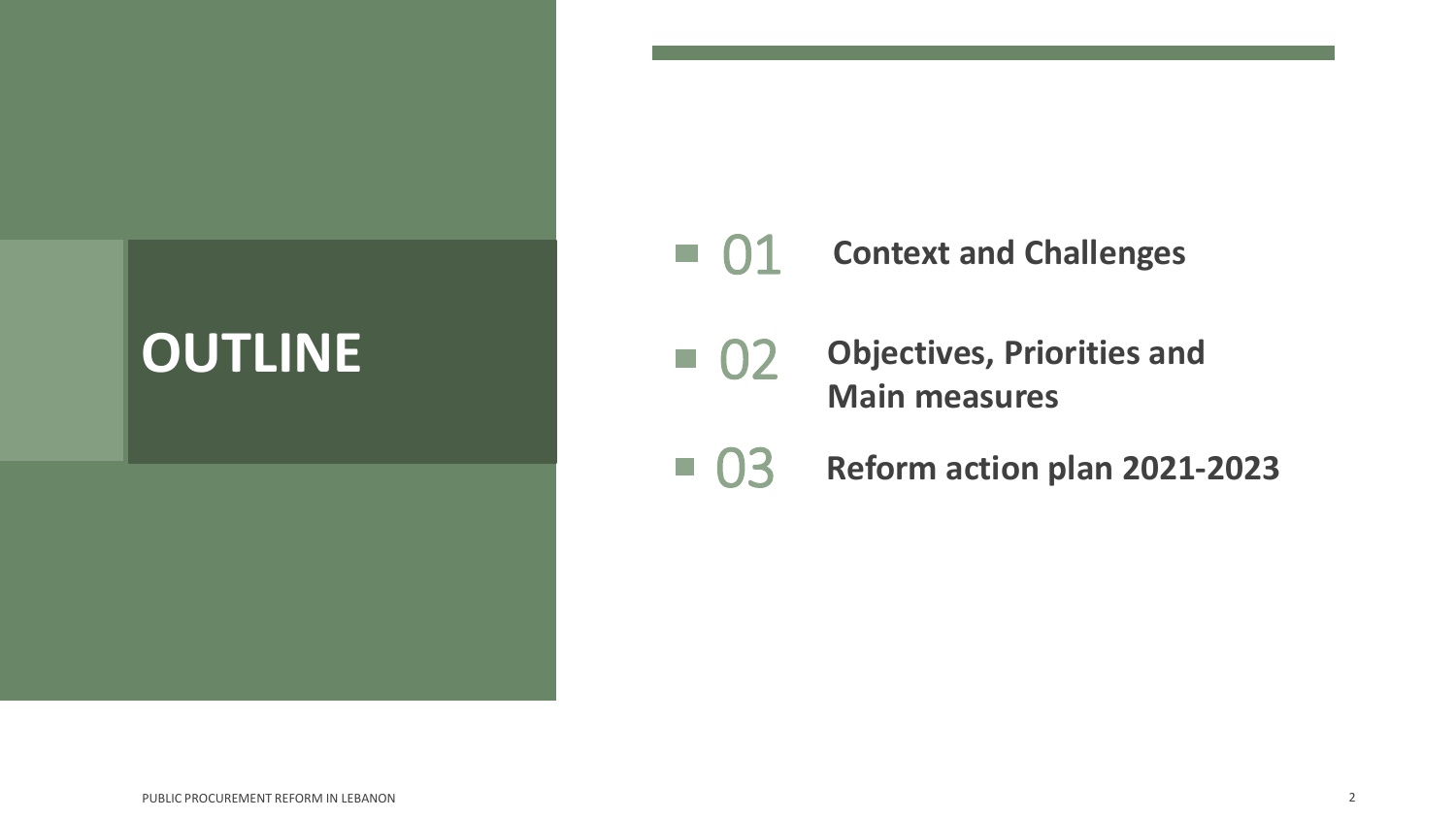#### **Public Procurement Reform Strategy**

CONTEXT & CHALLENGES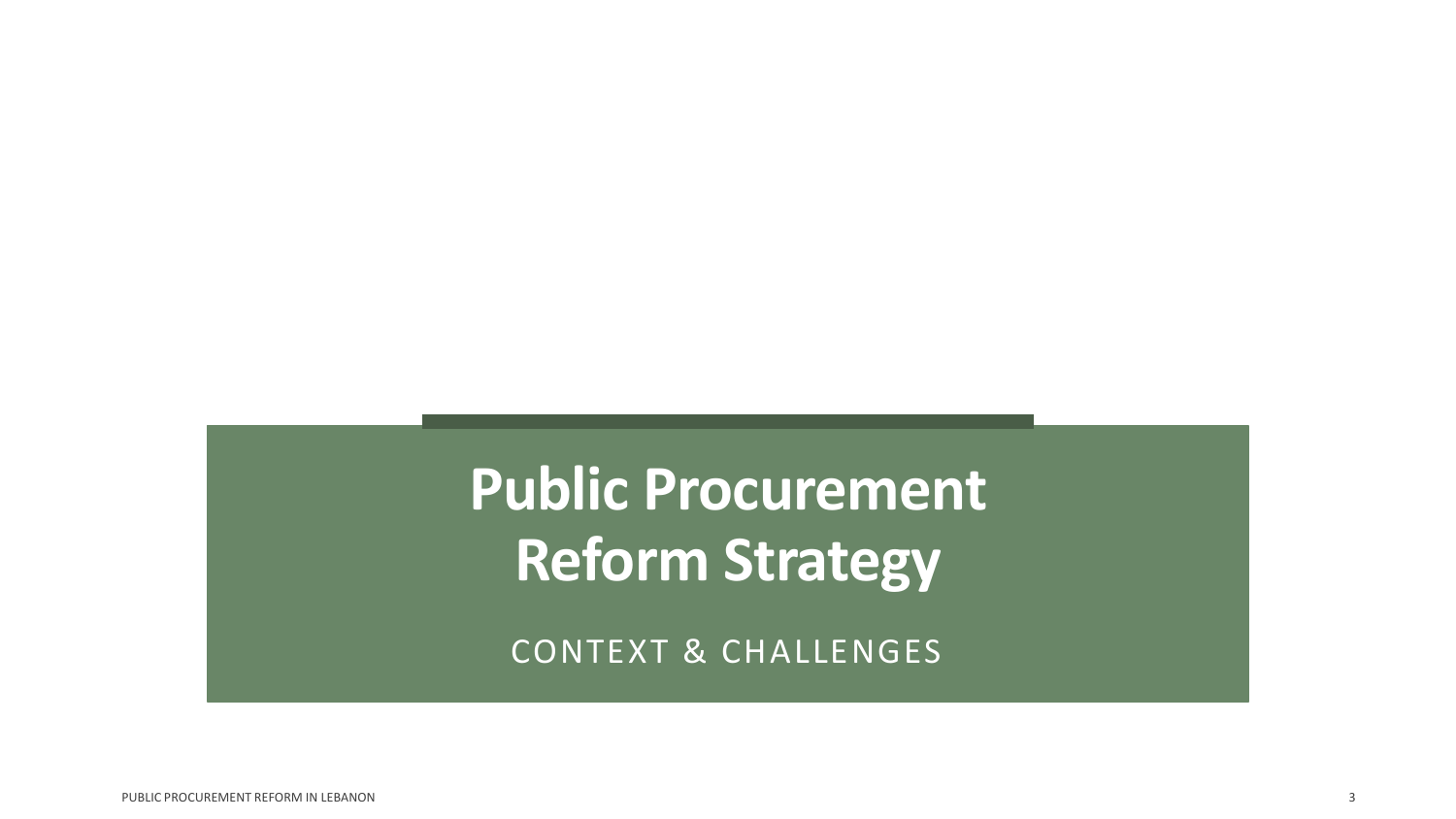

#### **Why public procurement reform?**

- **Public procurement size: 20% of public expenditures & 6.5%** of GDP ; at central level .
- **E** Narrow fiscal space for public investment, not exceeding 5% of public expenditures (2018 ) and shrinking to 2 % in 2020 Budget, due to high expenditures on personnel cost, interest payments and foreign debt .
- **Quality of procurement system is poor** (48 /100 ) as compared to the rest of the world and to MENA countries. World Bank (2017), Benchmarking Public Procurement Report
- **Weakening economic competitiveness** , ranking 88 /141 , due to notable deficiency in infrastructure and institutions, World Economic Forum (2019), Global Competitiveness Index
- **Government digitization and access to information is scarce** ; Lebanon ranks 99/193 in terms of e-Govt development.
- **EX Considerable capacity gaps**, resulting in inefficiencies and high risks of corruption . Lebanon ranks 149 /180 on CPI (2020 ) ; corruption costs are high .
- PP practices **do not conform with standards of sustainability**

| Indicator                                                   | Country                           | Year | Percentile Rank (0 to 100) |    |    |    |    |     |
|-------------------------------------------------------------|-----------------------------------|------|----------------------------|----|----|----|----|-----|
| Voice and Accountability                                    | *Middle East & North Afric., 2018 |      |                            |    |    |    |    |     |
|                                                             | Lebanon                           | 2018 |                            |    |    |    |    |     |
| Political Stability and<br>Absence of Violence/Ter. Lebanon | *Middle East & North Afric., 2018 |      |                            |    |    |    |    |     |
|                                                             |                                   | 2018 |                            |    |    |    |    |     |
| Government<br><b>Effectiveness</b>                          | *Middle East & North Afric., 2018 |      |                            |    |    |    |    |     |
|                                                             | Lebanon                           | 2018 |                            |    |    |    |    |     |
| <b>Regulatory Quality</b>                                   | *Middle East & North Afric., 2018 |      |                            |    |    |    |    |     |
|                                                             | Lebanon                           | 2018 |                            |    |    |    |    |     |
| Rule of Law                                                 | *Middle East & North Afric., 2018 |      |                            |    |    |    |    |     |
|                                                             | Lebanon                           | 2018 |                            |    |    |    |    |     |
| Control of Corruption                                       | *Middle East & North Afric., 2018 |      |                            |    |    |    |    |     |
|                                                             | Lebanon                           | 2018 |                            |    |    |    |    |     |
|                                                             |                                   |      | n                          | 20 | 40 | 60 | 80 | 100 |

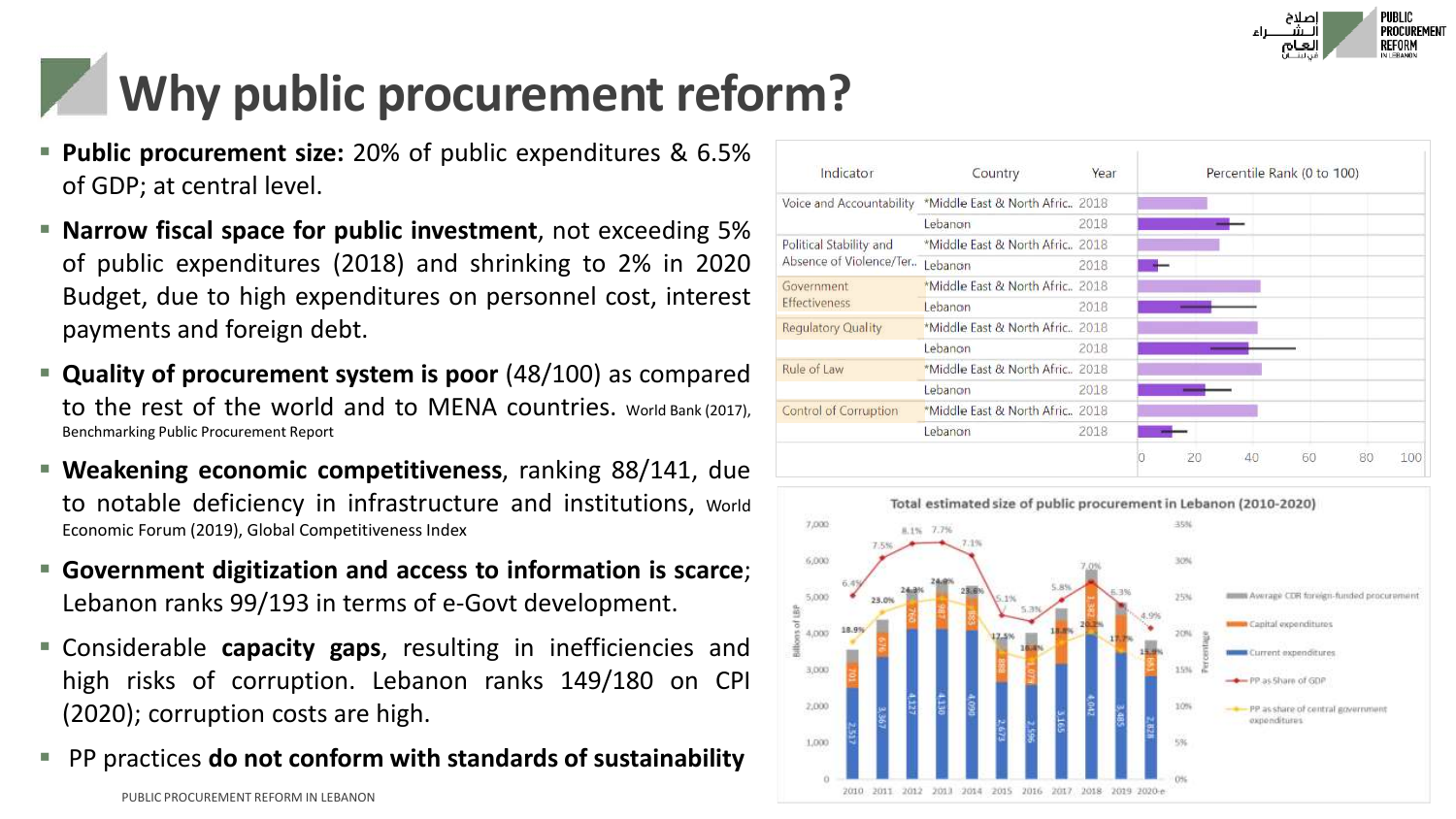![](_page_4_Picture_0.jpeg)

### **MAPS pinpointed gaps & shortcomings**

#### **PILLAR I Legal, Regulatory & Policy Framework**

- Incomplete & incoherent legal framework: no unified law
- Narrow range of award procedures: high risk of ineffective & inefficient procurement
- Secondary legislation missing, incomplete or late
- Lack of officially endorsed standard documents & guidance tools: widely varying practices
- Complaints review cumbersome, time consuming, inefficient
- No strategic policy approach to PP as tool for financial governance & sustainable development
- Lack of alignment with international agreements

#### **PILLAR III Procurement Operations & Market Practices**

- Weak knowledge, skills & experience, limited access to training & advice for practitioners & officials
- No quidance materials, standard documents
- Cumbersome, time consuming procedures
- Weak skills, inadequate practices for drafting requirements & setting selection & award criteria
- Limited access information to private sector, especially SMEs & new entrants
- Weak competition, weak supply market, lack of knowledge of PP

#### **PILLAR II Institutional Framework & Management Capacity**

- Gaps, overlaps in allocation of key public procurement functions; weak resources
- **EXEDEN** Internal organisation of procuring entities, lack of skills, absence of profession
- No use, no benefits of centralized procurement, framework agreement
- No e-procurement, not even national website for notices
- Procurement data not systematically collected, compiled, analyzed & disseminated for supporting evidence-based policy making

![](_page_4_Picture_23.jpeg)

#### **PILLAR IV Accountability, Integrity & Transparency**

- Procurement data scarce or missing, difficult to access, making it difficult to monitor fraud & corruption; lack of transparency
- Lack of systematic policy consultations
- Absence of an independent review body
- Unclear distribution of responsibilities; few effective sanctions meted out
- Oversight & monitoring fragmented, incomplete; no internal audit; external audit not fully independent
- $\quad$  Lack of regulatory & institutional measures to ensure integrity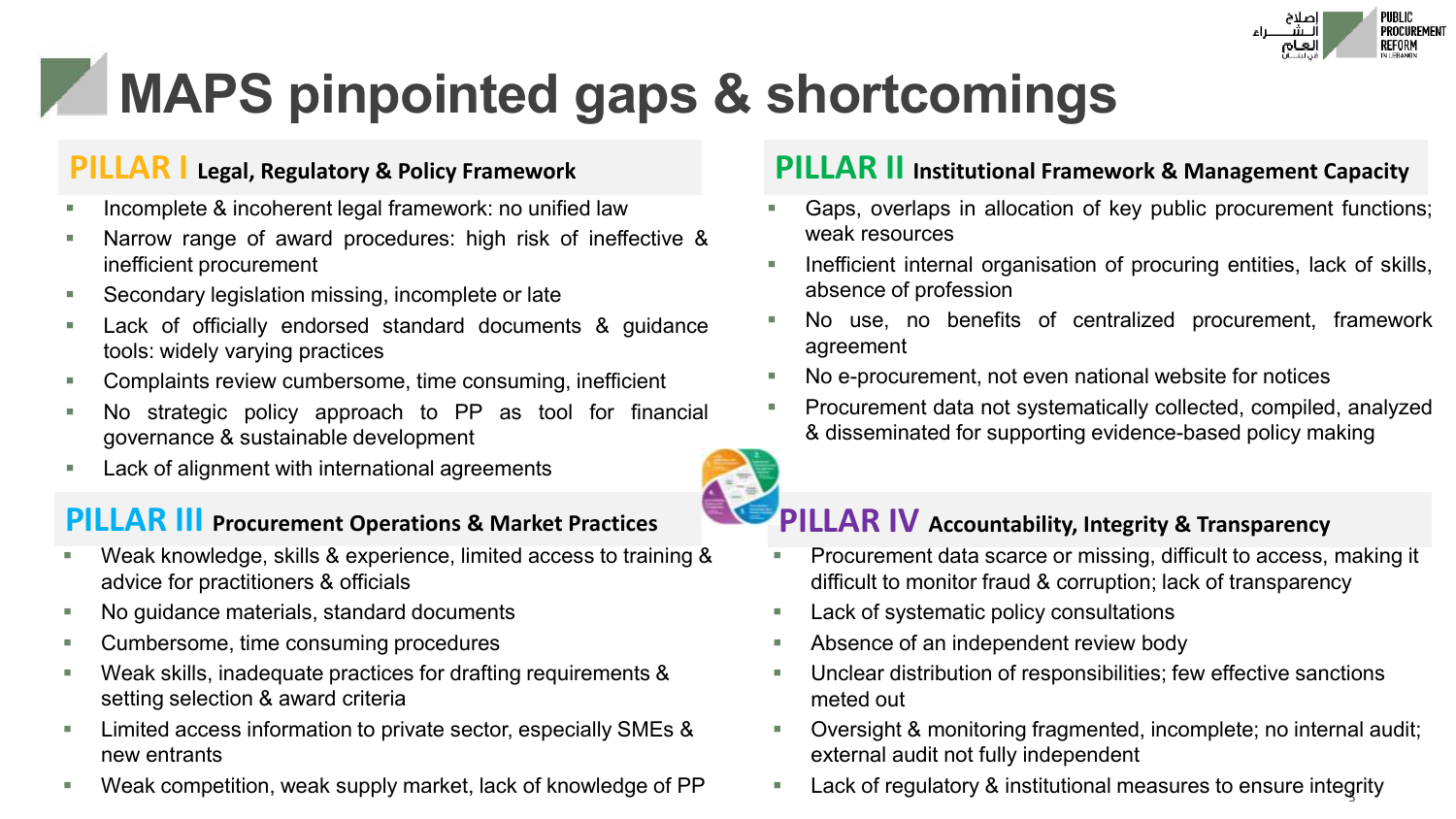![](_page_5_Picture_0.jpeg)

### **A needed reform now more than ever**

#### Lebanon: **Navigating the** crisis

It would be naïve to assume the crisis will be anything but painful and prolonged

by Amer Bisat and Rob Kahn

6 March 2020 | 17:10 **Source: by Annahar** 

![](_page_5_Picture_6.jpeg)

A moment of truth. The constellation of shocks facing Lebanon and its new government is unprecedented. A deep economic and financial crisis and a new and

In addition to evidence collected from MAPS assessment (2019-20) and the institutional mapping exercise (2020) conducted to study the interactions of procurement stakeholders and detect overlapping mandates and roles, the **need for profound procurement reform has been further emphasized by several recent events and developments**, among which are:

- Port of Beirut explosion on August 4, 2020 imposed extreme financial and economic losses
- The "3RF" framework for Reform, Reconstruction and Recovery launched by the United, the EU and the WB, that includes a reform and reconstruction track focusing on critical reforms to address governance and recovery challenges in Lebanon as well as investments that focus on the reconstruction of critical assets, services, and infrastructure, among which is public procurement reform.
- Other social, political and economic challenges facing Lebanon:
	- $\checkmark$  Unprecedented economic and financial crisis since 2019
	- $\checkmark$  Periods of long political deadlocks
	- $\checkmark$  Increasing poverty, social vulnerabilities and difficulties to ensure basic needs
	- $\checkmark$  Consequences of economic downturn on business closures, unemployment and increased brain drain
	- $\checkmark$  COVID-19 impact on businesses and the job market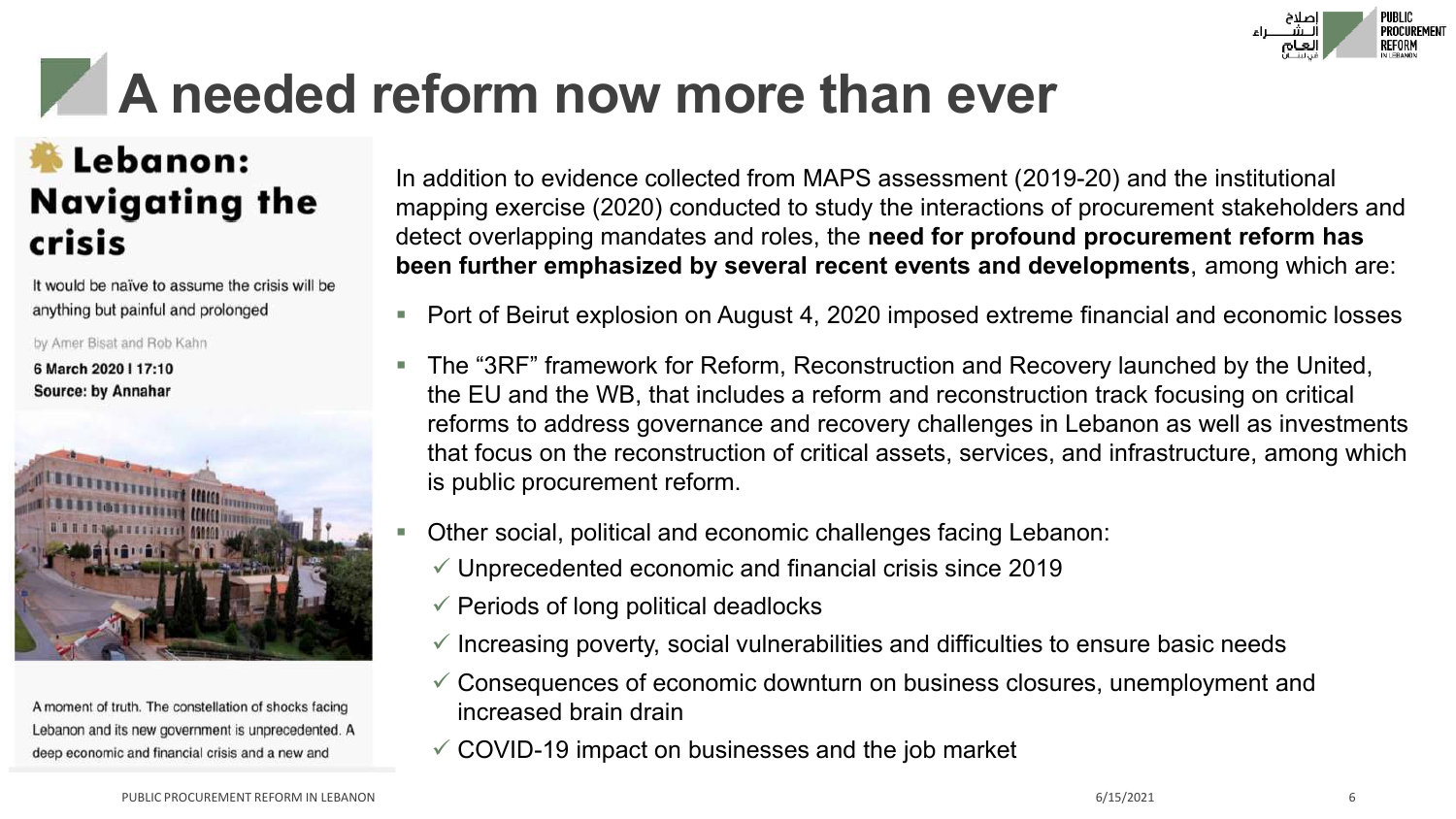![](_page_6_Picture_0.jpeg)

### **A strategy to consolidate the reform process**

![](_page_6_Figure_2.jpeg)

#### Lebanon

**Public Procurement Reform Strategy** 

> **Final draft** October 2021

- The public procurement reform strategy for Lebanon **recalls the reform needs** in public procurement, **states the objectives** to be achieved, and **sets out a schedule of actions and measures** to be implemented.
- Articulates **updated priorities and defined responsibilities** in view of the latest national developments and the progress of the various components of the reform.
- Guided by the **renewed commitment of successive Lebanese Governments** through Ministerial declarations (Hariri, 2019 Diab, 2020 and Mikati, 2021) to pursue procurement reform actions, to put in place a modern system.
- Based on the **outcomes of the MAPS assessment** completed in 2020, and aligned with the provisions of the **new and comprehensive Public Procurement Law (PPL) no. 244/2021**, dated July 19, 2021.
- Elaborated **in consultation with reform lead (MOF/IOF), Central Tender Board, and other key national stakeholders** involved in PPL discussions and reform design.
- **Developed and peer reviewed** with the technical support of World Bank.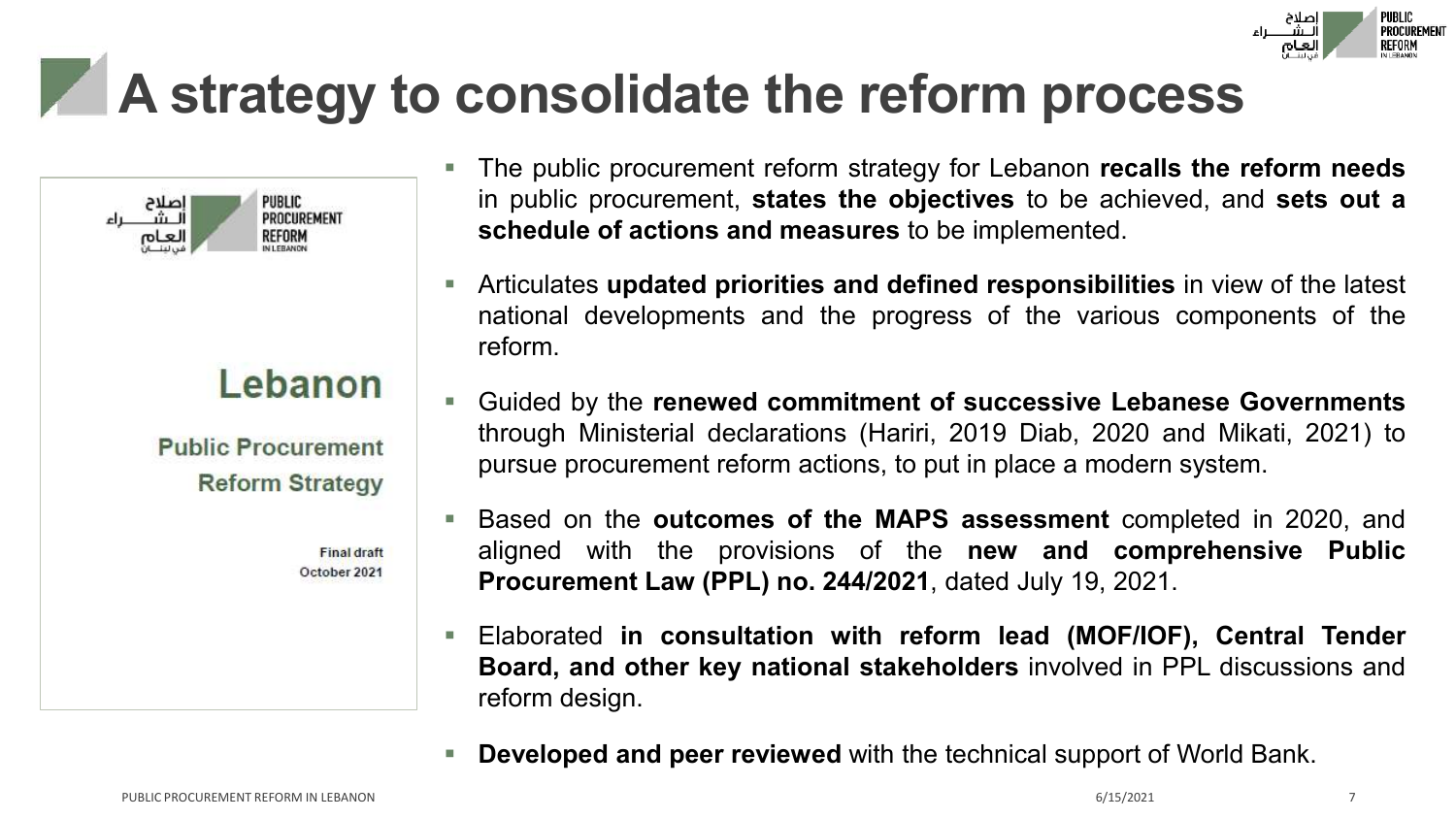### **Public Procurement Reform Strategy**

OBJECTIVES, PRIORITIES, MAIN MEASURES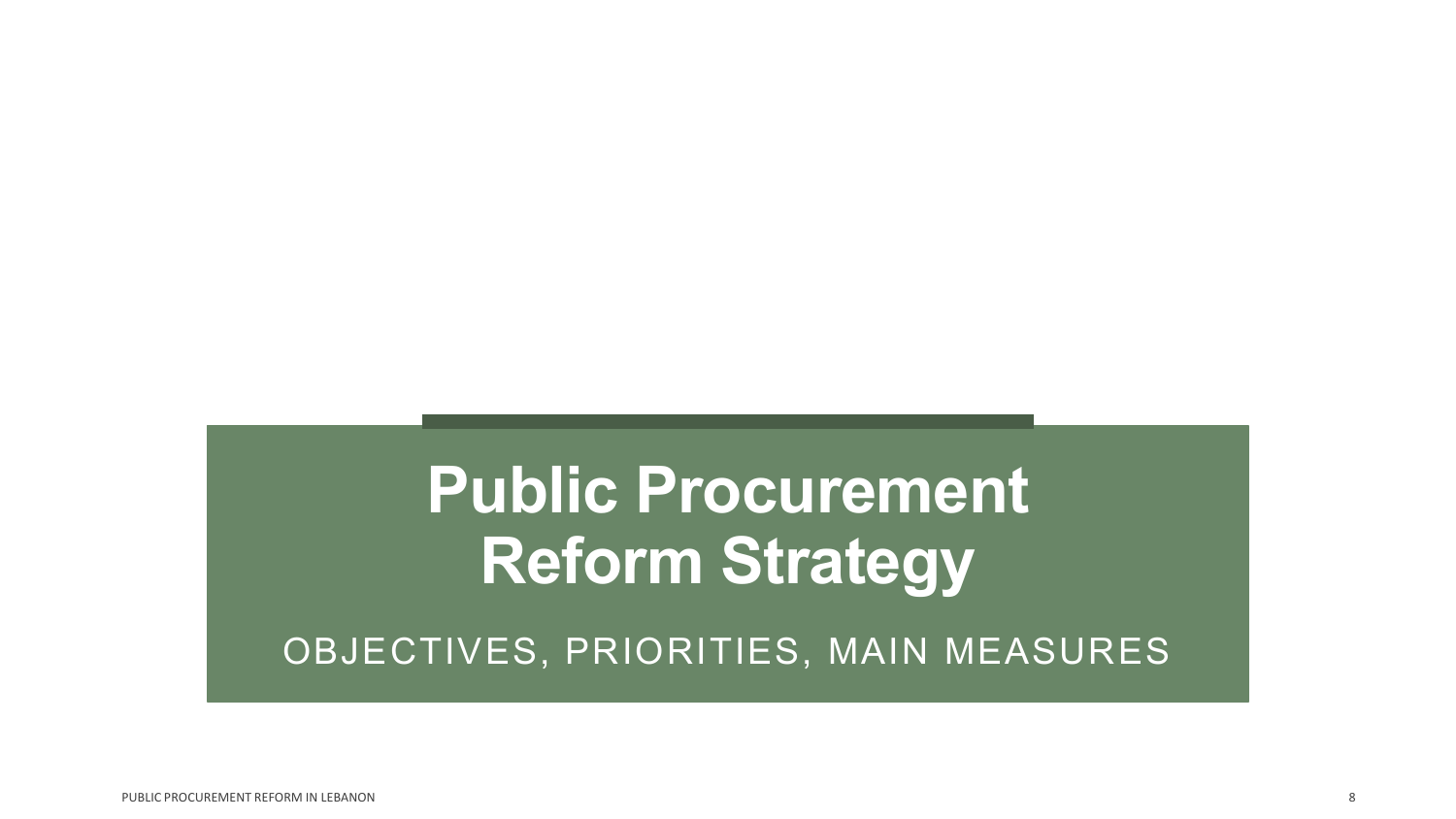![](_page_8_Picture_0.jpeg)

### **Four strategic reform objectives**

- Bring the regulatory and policy framework in line with good international practices **1**
- Create an institutional framework for successful procurement management and build corresponding capacity **2**
- Ensure economy and efficiency in procurement operations and practices **3**
- Promote accountability, integrity and transparency in public procurement **4**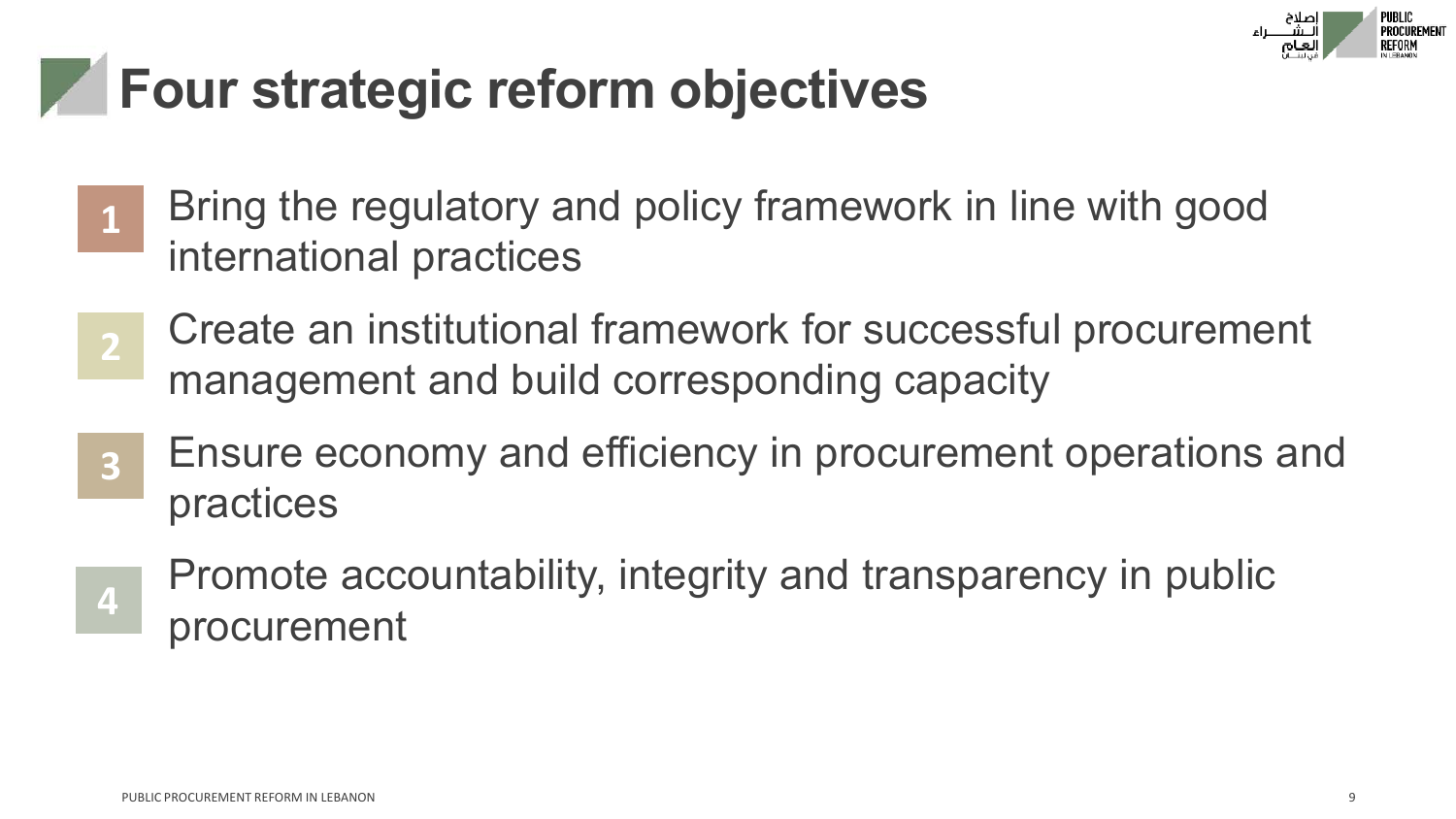![](_page_9_Picture_0.jpeg)

### **Declined in 16 operational objectives**

#### **SO.1 Bring the regulatory and policy framework in line with good international practices**

- 1) Implement the new, public procurement law by all procuring entities;
- 2) Widen the range of award procedures to make it easier to pick the one best suited to the value, nature and complexity of the contract and to the conditions on the supply market;
- 3) Ensure that responsibilities for key functions mainly policy making, regulatory development, and review of complaints, are clearly assigned;
- 4) Develop and implement a sustainable procurement policy that empowers the public procurement system to play its role in promoting the country's development policies and objectives.

**SO.2 Create an institutional framework for successful procurement management and build corresponding capacity**

- 1) Ensure that the key central functions of the public procurement system are well handled; namely the Public Procurement Authority (PPA) and the Complaints Authority (CA);
- 2) Reorganize procuring entities and build their capacities;
- 3) Set up the framework for professionalization of the public procurement function;
- 4) Develop, where appropriate, arrangements for centralized purchasing;
- 5) Set up the central electronic platform and prepare for e-procurement implementation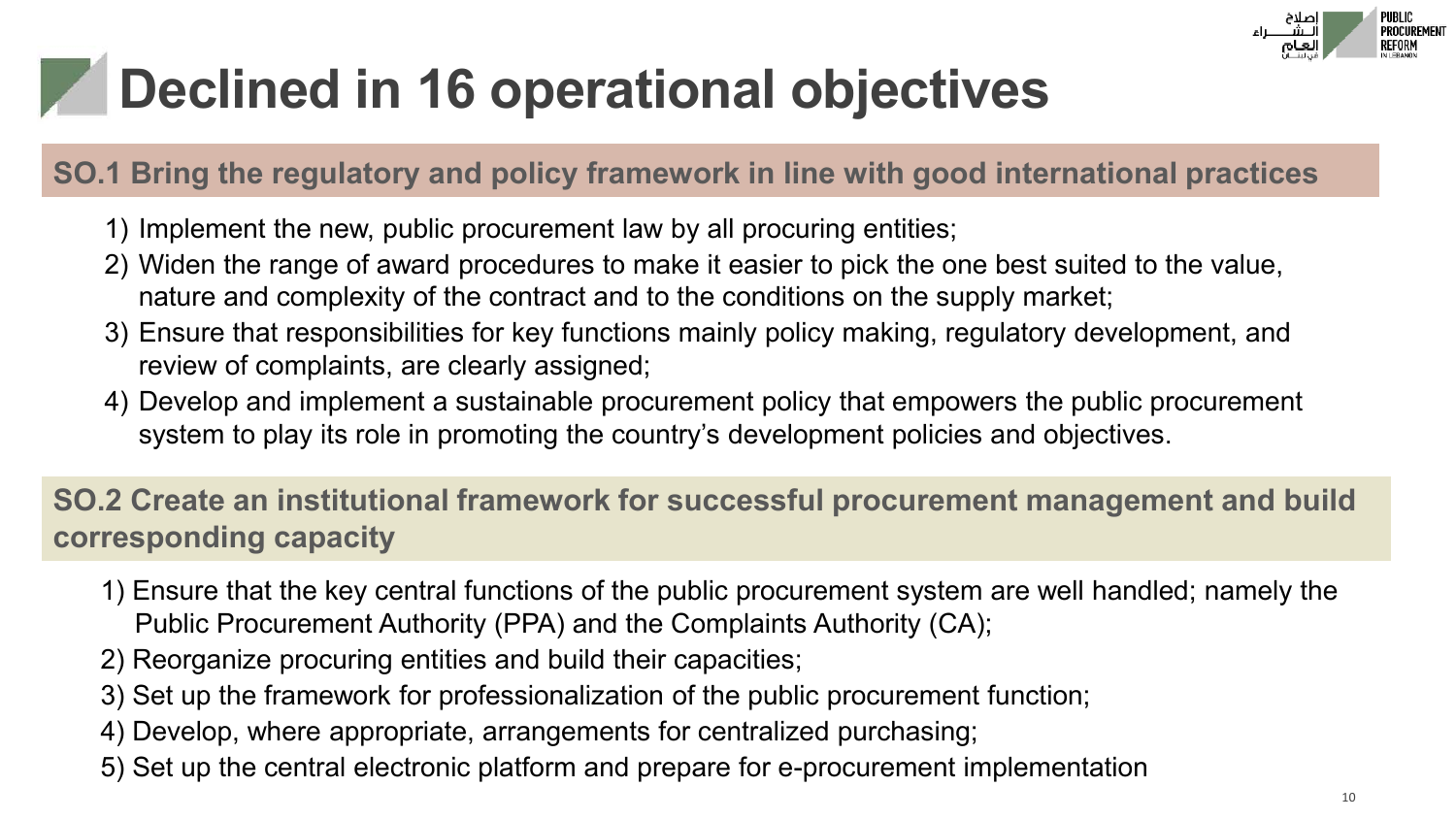![](_page_10_Picture_0.jpeg)

### **Declined in 16 operational objectives**

#### **SO.3 Ensure economy and efficiency in procurement operations and practices**

- 1) Raise the skills of procurement officials and all directly concerned stakeholders in planning and preparation, tender evaluation and contract award, and in contract management;
- 2) Develop the use of framework agreements;
- 3) Promote wider enterprise participation and greater competition, by setting fair and reasonable requirements and award criteria and applying them in a consistent and transparent manner, and making information easily accessible.

#### **SO.4 Promote accountability, integrity and transparency in public procurement**

- 1) Institute systematic policy consultations with the business community and civil society and raise transparency of public procurement;
- 2) Simplify and clarify principles and policies of integrity and accountability, e.g. through a public procurement code of conduct in line with the general principles set out in the PPL, and support their application;
- 3) Eliminate gaps and overlaps in the roles of oversight bodies, modernize their approaches and raise the level of transparency of their work, with focus on the achievement of good public procurement outcomes and the prevention of bad practices;
- 4) Ensure that actual cases of fraud and corruption are identified, properly investigated and effectively sanctioned.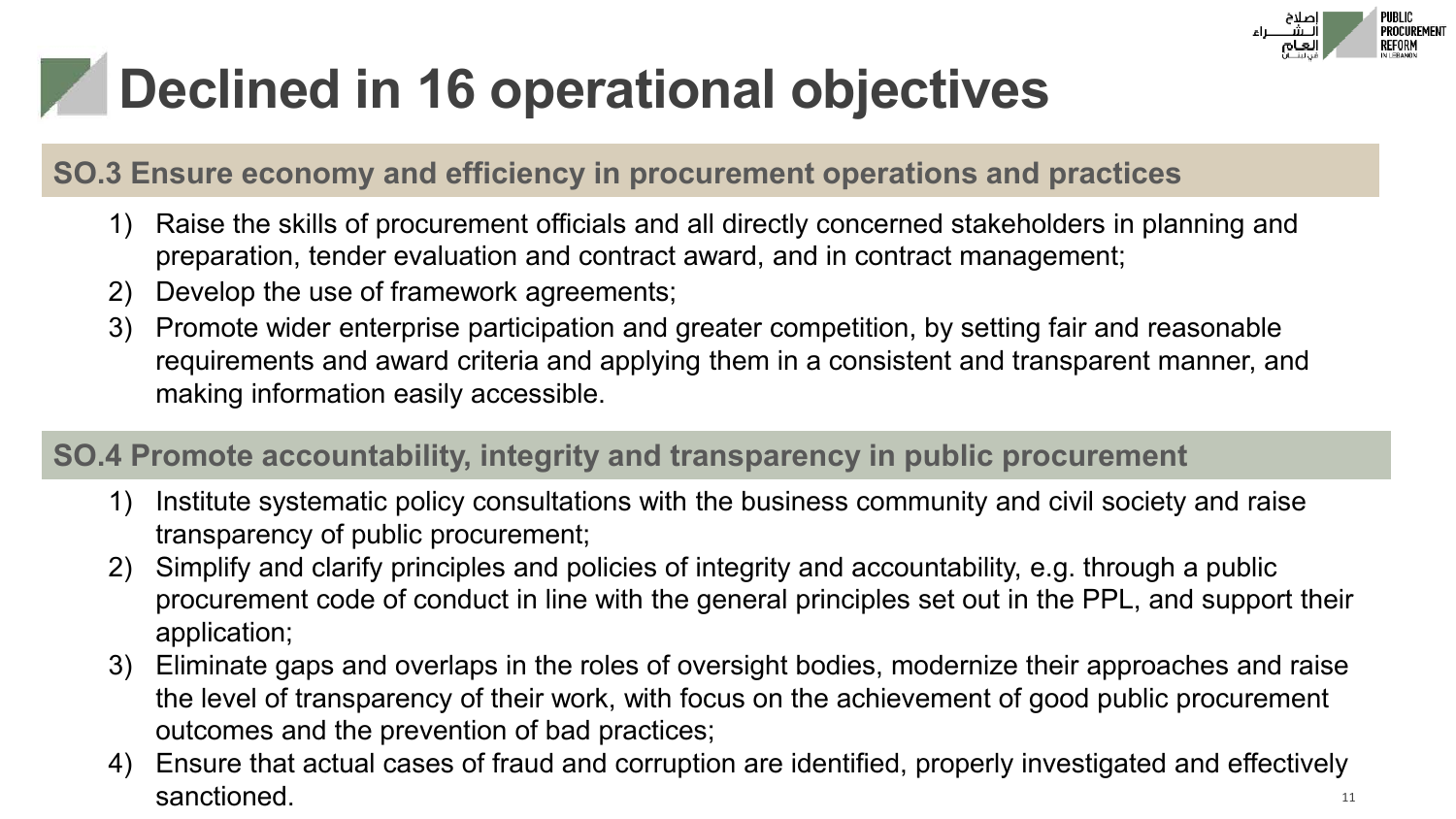#### **Ingredients of reform success**

Maintaining **political momentum**

Nurturing a **common vision**

Strong **reform management** for decision-making & coordination

Going **beyond the law**; regulatory & institutional development

Designing a framework for **accountability**

Secure **availability & continuity of financing** & other resources

Manage **information, consultations, stakeholder involvement**

**Monitor, evaluate, report**; demonstrate success

![](_page_11_Picture_12.jpeg)

![](_page_11_Picture_13.jpeg)

![](_page_11_Picture_14.jpeg)

![](_page_11_Picture_15.jpeg)

![](_page_11_Picture_16.jpeg)

![](_page_11_Picture_17.jpeg)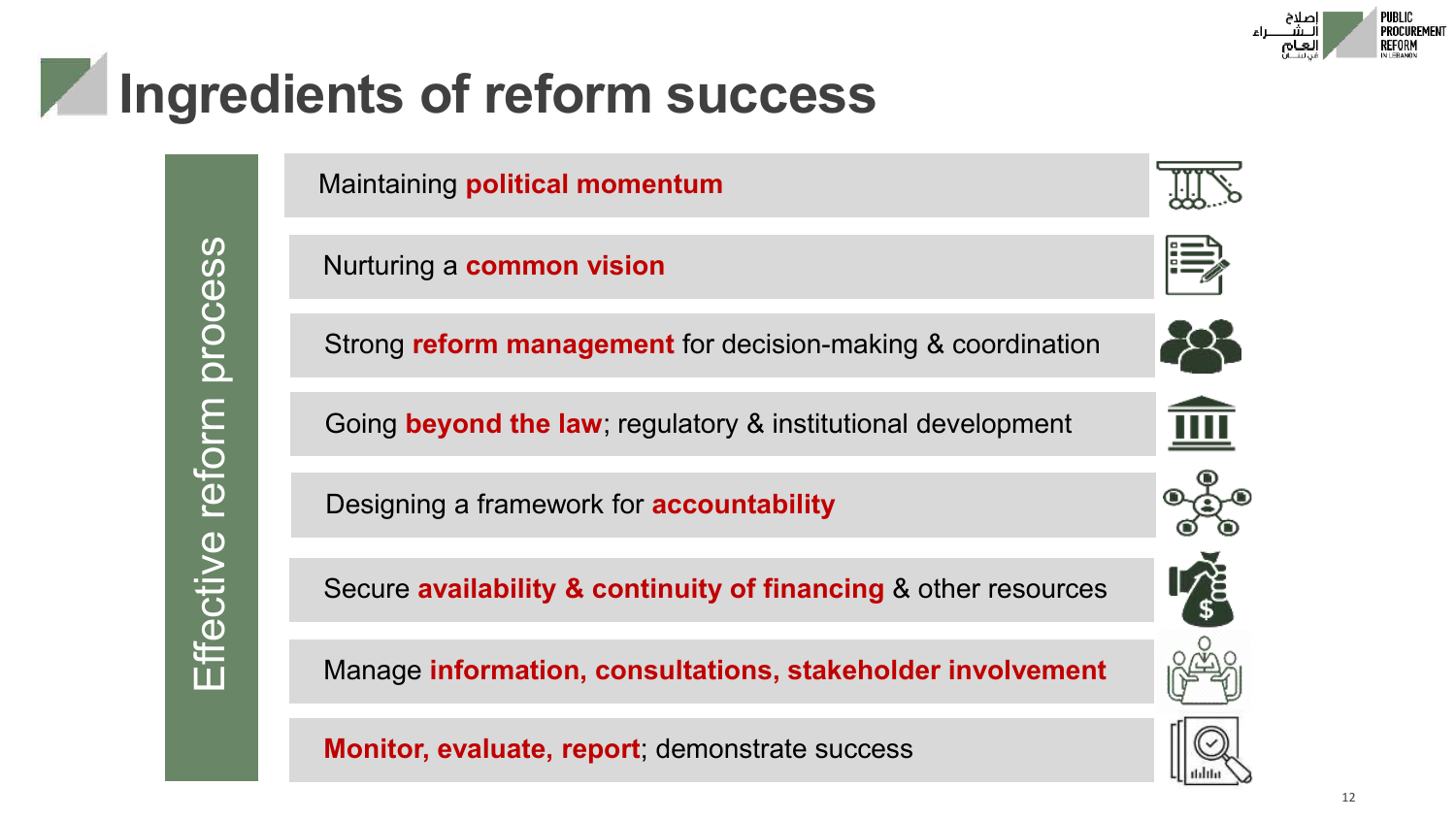![](_page_12_Picture_0.jpeg)

### **Implementation Timeline**

■ **Short term** – **priority actions** :

Before entry into force of the Public Procurement Law (PPL) on 29 July 2022

▪ **Medium term – remaining strategy implementation actions:**

Until 31 December, 2023

**Long term – continued development of public procurement:** As of 1 January, 2024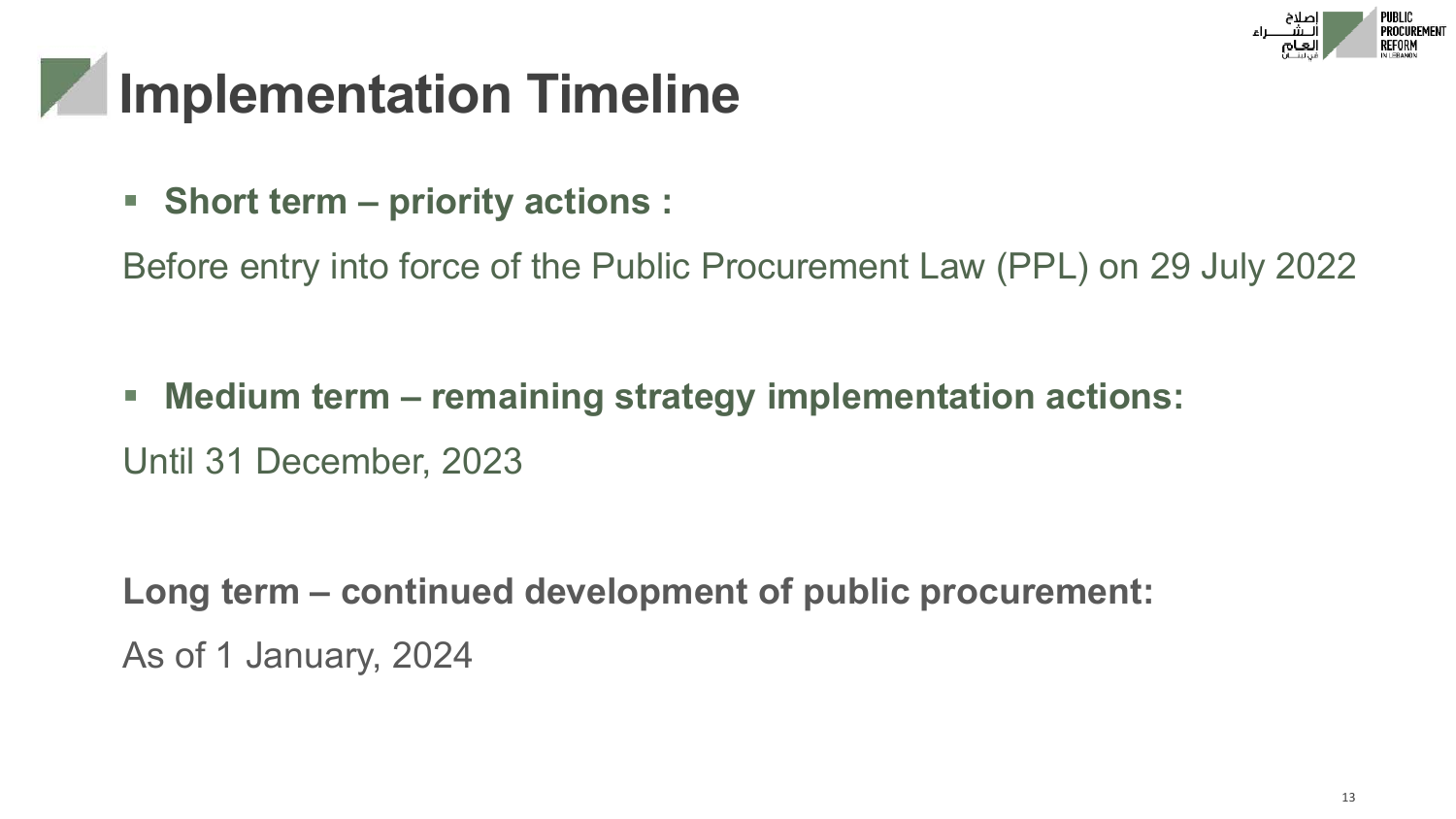![](_page_13_Picture_0.jpeg)

### **An actionable reform**

- **Short term priority actions: to ensure sound implementation of the law** there is a need to:
- $\checkmark$  Prepare for the entry into force of the PPL, adopt related **secondary legislations**;
- ✓ Set up the proposed procurement **regulatory & complaints** review mechanisms and bodies;
- ✓ Issue **guidance materials & standard documents** for the new or revised procurement approaches & procedures
- ✓ Provide **training to public officials & tenderers** on the PPL, as the first phase in a longer-term capacity building & professionalization action plan;
- ✓ Issue **user-friendly & customized explanatory handbooks & manuals**
- ✓ Set up a **central platform** covering all operations, allowing for publication of information & collection, analysis and  $\frac{1}{6/15/2021}$  systematic access to data  $\frac{1}{14}$
- **Medium term remaining strategy implementation actions** with additional resources needed to:
- ✓ Develop & provide **continuous & specialized capacity building** programs;
- $\checkmark$  Develop and introduce a more comprehensive **e-procurement system**;
- $\checkmark$  Establish new initiatives like the introduction of **centralized purchasing** and the widening use of **sustainability criteria** in public procurement;
- ✓ Elaborate a **risk management strategy & tools** to efficiently identify and mitigate procurement risks.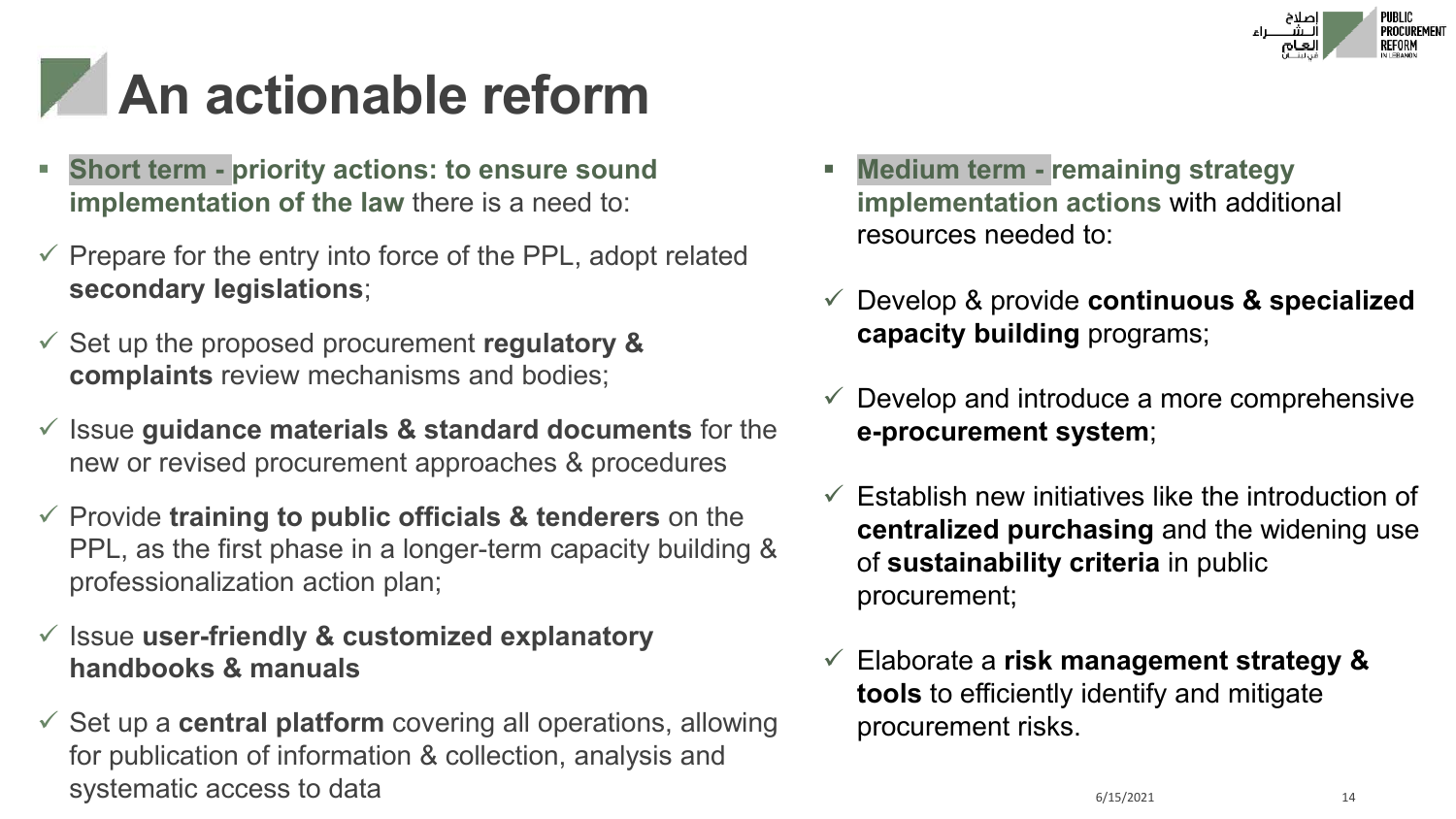![](_page_14_Picture_0.jpeg)

#### **7 1... providing room for continued improvement**

▪ **Long term - continued development of public procurement system**

The present public procurement reform strategy **sets string grounds for a new, longer-term strategic vision**, which aims to ensure that the modernized **public procurement system achieved by these reforms remains stable and continues to develop and improve in the future**.

It focuses on :

- $\checkmark$  Establishing and maintaining stable, predictable legal and institutional environment
- $\checkmark$  Maintaining and developing trust in the system
- $\checkmark$  Having an advantage of 3-5 year development plans, with regular updates of actions to be carried out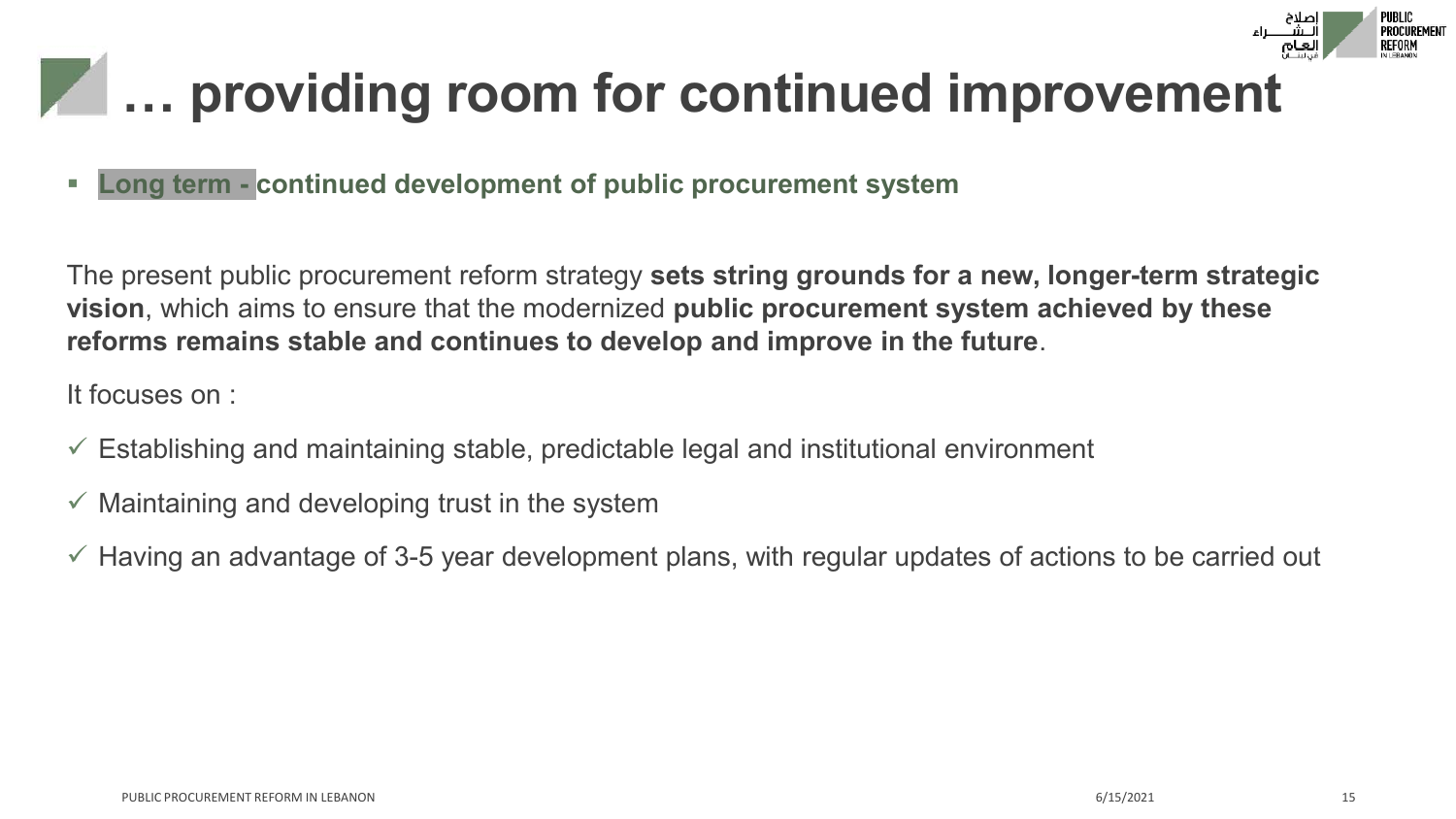## **Reform Action Plan**

2021-2023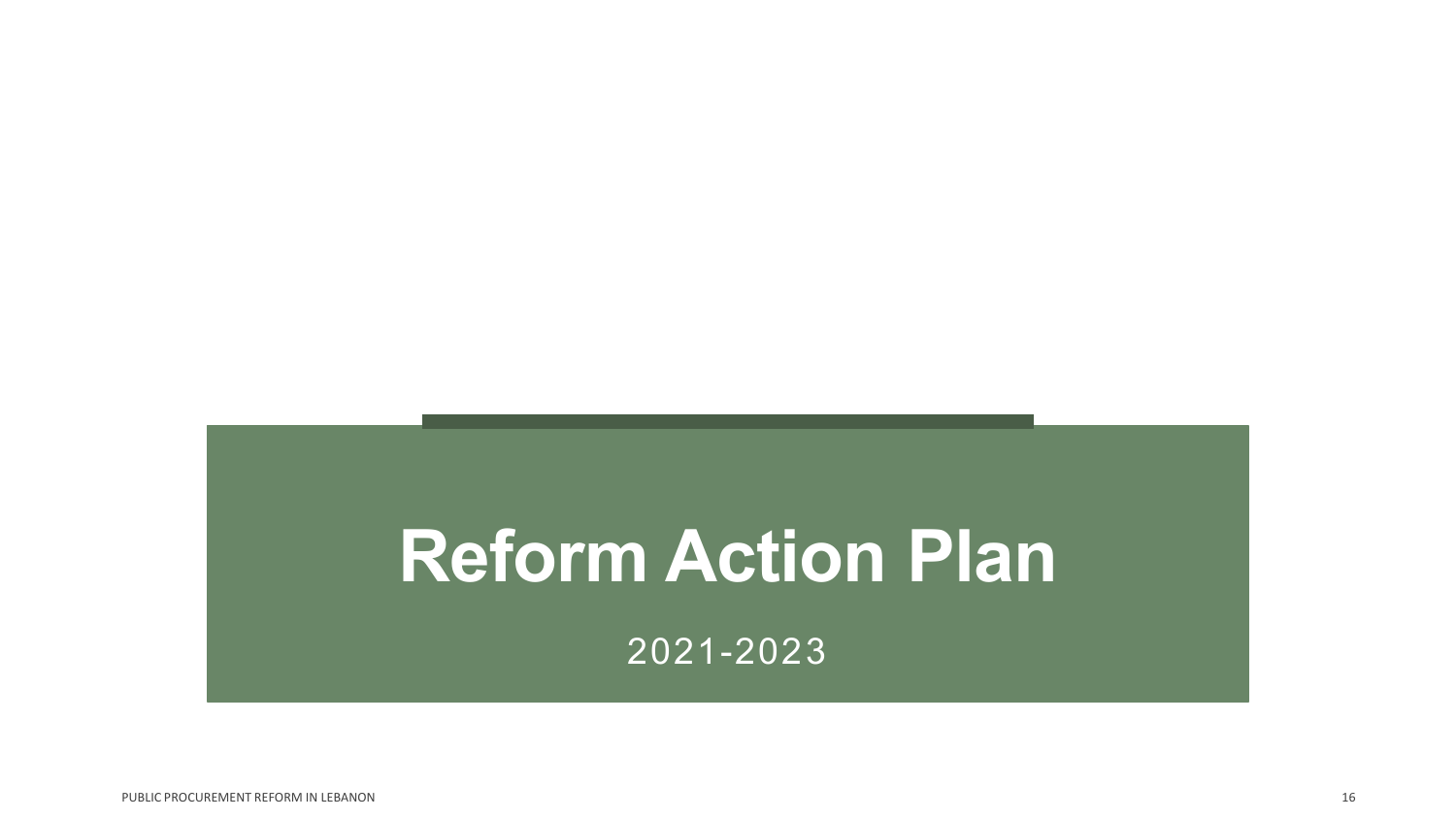![](_page_16_Picture_0.jpeg)

#### STRATEGIC COMMUNICATION FOR INFORMATION & CONSENSUS BUILDING **M O N I T O R I N G & E V A L U A T I O N**

![](_page_16_Figure_2.jpeg)

**P O L I C Y A D V I S E**

اصلاح

ا شآ

العاه

**PUBLIC** 

REFORM

PROCUREMENT

**R E S O U R C E M O B I L I Z AT I O N**